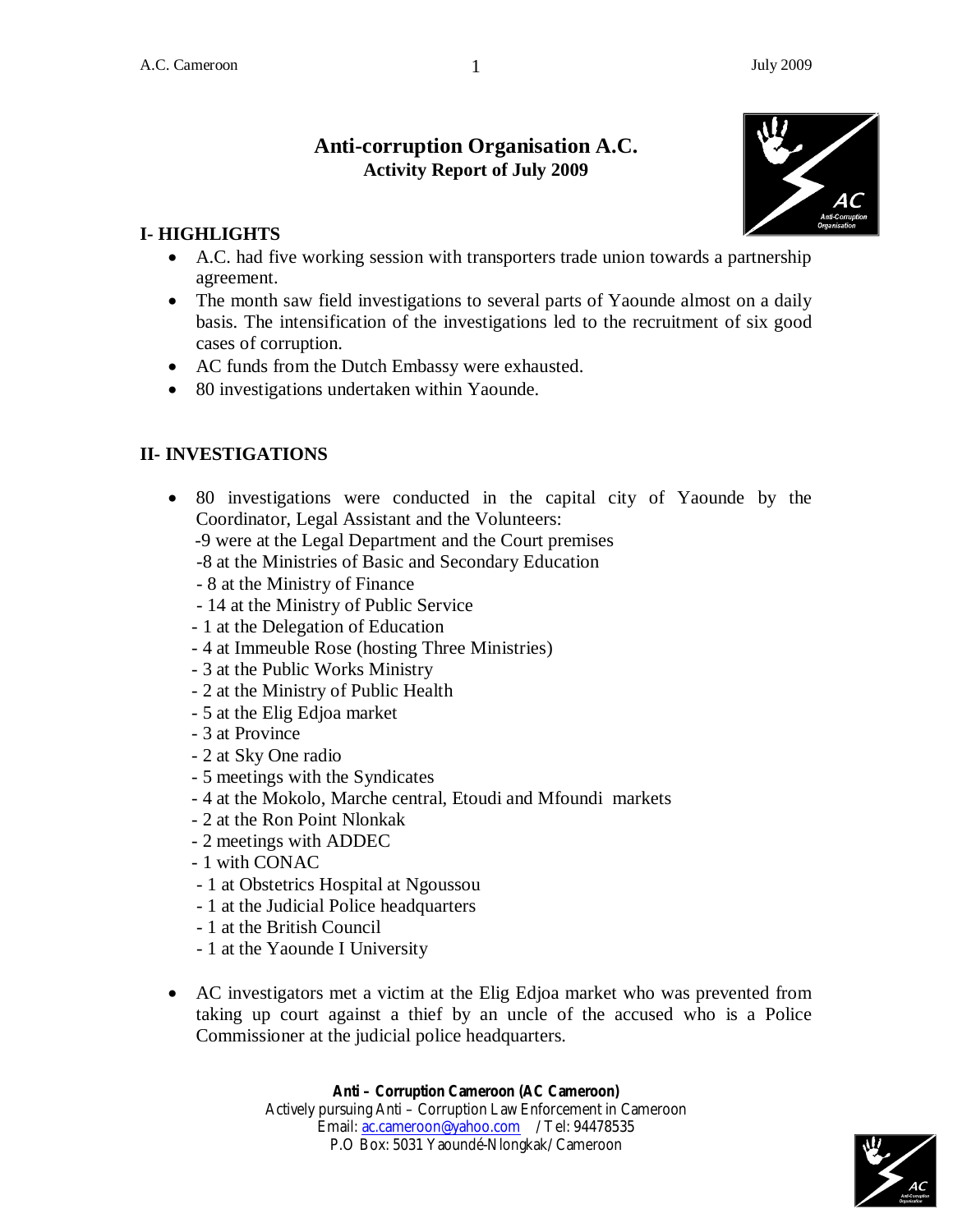- AC investigators also met another victim at the Legal Department who was beaten by three relations. At the gendarmerie of Nkolbissong, the suspects corrupted the Commandant who turned the case file in favour of the suspects. The lady who suffered injuries now became the accused.
- AC investigators also recruited three victims at the Public Service who had problems related to advancement decisions and integration. The victims claimed that authorities at the Public Service were requesting bribes ranging from 500.000 to 2 millions Frs before treating day cases. Besides, AC met so many victims at the entrance of the ministry who complained of being extorted the sum of 2000 Frs. each before their cases were considered for treatment.
- AC also followed up the case of a victim who lost his job with the University of Yaounde I after exposing acts of corruption involving the Rector and other authorities in the Ministry of Higher education. He also provided AC with justificatory documents testifying his claims
- AC held five meetings with the transporters syndicate seeking the establishment of a partnership document to guide the collaboration between the two in the fight against corruption in the transport sector.
- AC investigators for the first time visited the University of Yaounde I. Lecturers were so pleased with the fact that an International NGO is actively involved in the fight on corruption via court action.
- AC met a victim with a case of 65 millions at the Ministry of Finance. His money cannot be paid because he refused to pay the required percentage of 30 percent. He promised to collaborate with AC.
- AC also treated the case of a victim from Mbanjock who is being asked to pay a bribe of CFA one million Frs. before his due of 3.600.000 Frs. is paid.
- At the legal Department, AC investigators met a victim who was being asked to pay a bribe of 10.000.000 Frs. by authorities at the Douala port before his container of drugs from the USA destined for a humanitarian NGO is released. Because no bribed was paid. The drugs got bad at the port.

AC Legal Assistant visited the National Anticorruption office to get the modalities of the conference which they were hosting.

# **III- A.C HOTLINE, E-MAIL, BROCHURES AND PUBLIC NOTICES**

#### *A.C HOTLINE :*

**408** calls were made by victims (calls in).

- **AC made 294 successful** return calls (calls out). Of these:
	- o 42 were victims of corruption,
	- o 79 called to salute the work of AC,
	- o 35 were asking for financial assistance,
	- o 63 could not be traced because they had used the public telephone booths,

#### **Anti – Corruption Cameroon (AC Cameroon)**

Actively pursuing Anti – Corruption Law Enforcement in Cameroon Email: ac.cameroon@yahoo.com / Tel: 94478535 P.O Box: 5031 Yaoundé-Nlongkak/ Cameroon

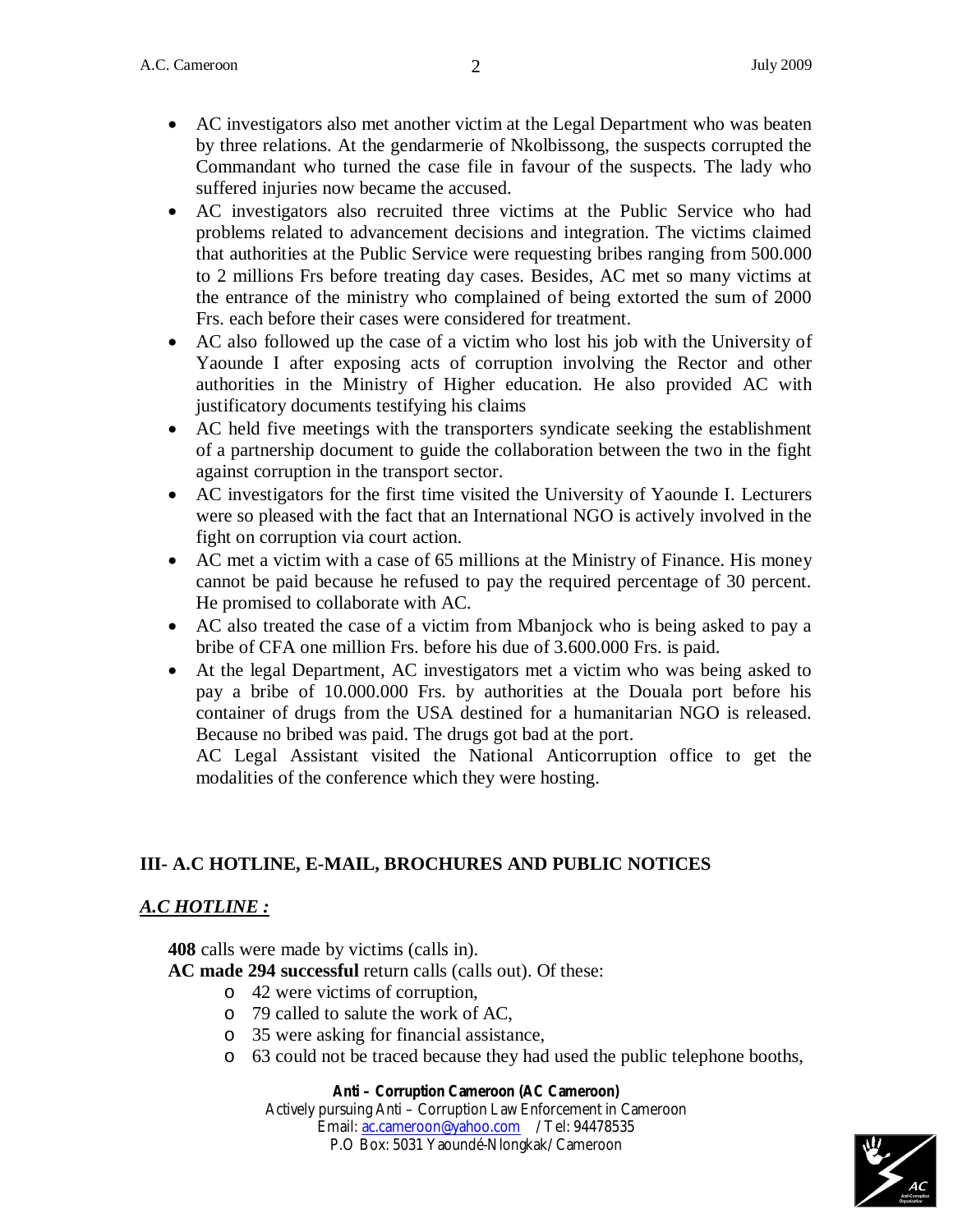- o 17 calls for extortion.
- o 23 police abuses
- o 35 return calls went to the answering machine,
- o 214 others will not pick up AC return calls.

**Remark:** Calls came in from all the 10 Regions of Cameroon. This is a pointer to the fact that the AC contact address and information being advertised over the News Bar of the National Television (CRTV) is yielding fruits.

- 11 Extreme North

- 21 North

-27 Adamaoua

- -103 Centre
- 10 East
- 21North West
- 11South West
- 33 West
- 42 Littoral
- -24 South
- **1 Mali(Bamako)**

#### *A.C E-MAILS:*

**32** electronic mails were received by AC.

- **- 8** mails were on corruption
- **12** were on human rights abuses
- **8** mails were seeking legal assistance.
- **4** mails were appreciating AC work

## *AC BROCHURES:*

- **1400** AC information brochures were produced.

- **1279** were distributed to victims at the Ministries, Markets, the University and other locations. In Douala, AC brochures were distributed in two government schools to parents who appreciated the initiative of the founder.

**Observation:** At the University of Yaounde I lecturers were so pleased that there is a foreign NGO actively fighting corruption in Cameroon. This means that in spite of the AC contact information which is permanently on the news bar of the national television, even intellectuals who should be curious about what it is all about are not aware. Hence, the brochure is a useful tool for recruiting victims.

## *AC Public Notices:*

**- 110 Public Notices** were pasted at Elig Effa, Mini Ferme and Obili.

#### **Observation:**

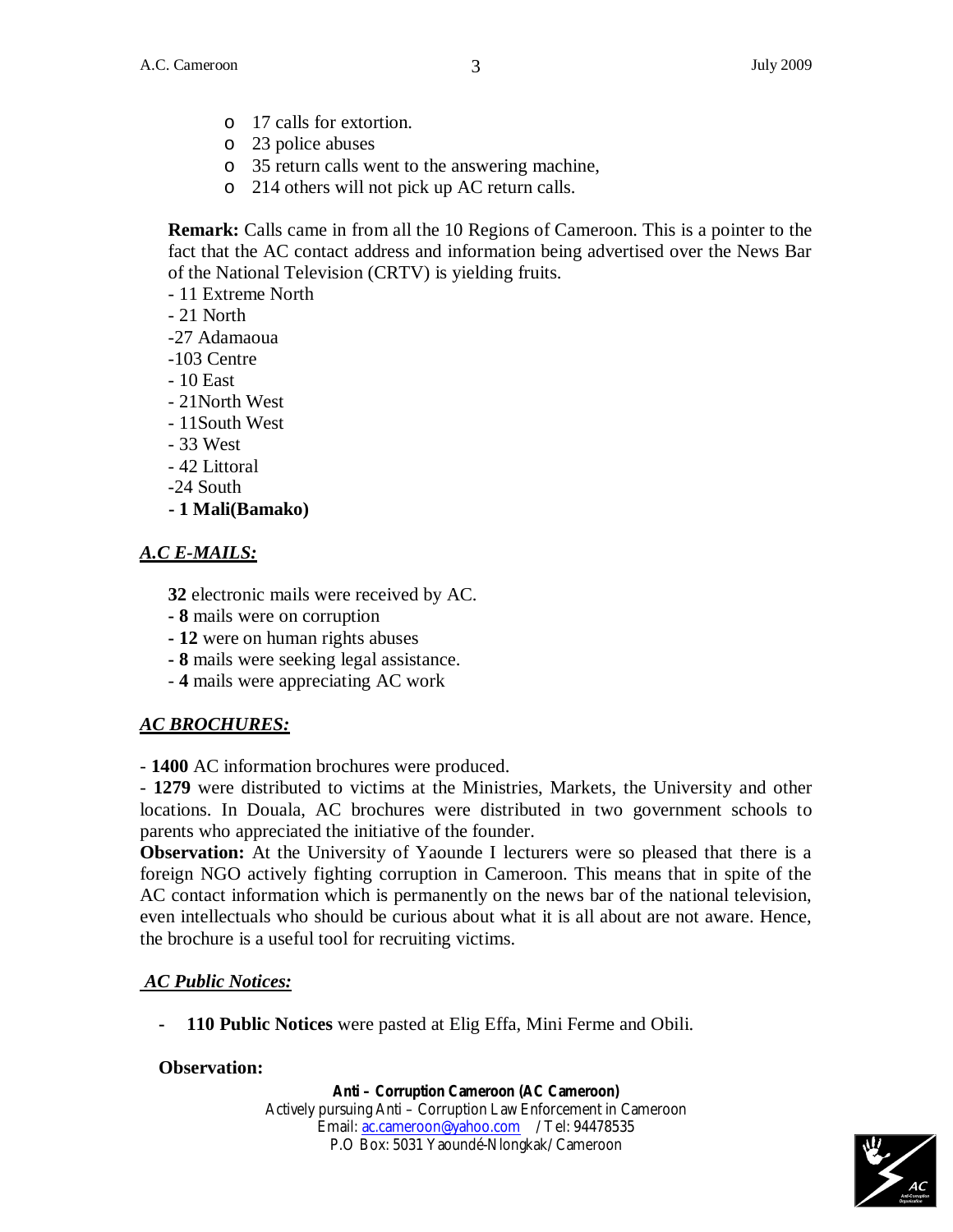- In these quarters, residents were also very happy to learn of the activities of AC.

# **IV. LEGAL**

- AC held two working sessions with the Vice President of ADDEC on how to get the victims in the ASMAC case file a suit against the Director in place of ADDEC. Two meetings were scheduled with the victims.
- AC tried to regroup the taxi drivers of Kumba after establishing the testimony form. Unfortunately, by the end of the month, no driver signed any of the forms.
- **Status of Cases:** By the end of the month, the status of cases was as follows: 8 Active cases; 20 Open cases, where preliminary investigations are still going on and 13 closed cases.

## **V. MEDIA**

- **2** meetings were held between AC and Private Radio stations in Yaounde. The meetings were aimed at obtaining authorisation for AC information and contact brochures to be placed at the receptionist's desk for visitors to take home.
- AC contact information to victims of corruption passed regularly over the national TV news bar. This led to an increase in the monthly number of calls.

# **VI. HUMAN RESOURCES**

- A.C. Director asked one of the trainee volunteers to stop work. That is, after a series of tests, the Director observed that she was not very committed to work.
- The Director instructed the project Coordinator to continuously seek for possible new volunteers for testing.
- A volunteer from LAGA was sent to work with AC for three days.
- The lone volunteer trainee was promoted to the rank of a full Investigator.

## **VII. RELATIONS WITH INSTITUTIONS**

- AC sent the draft anticorruption draft law to the Dutch Embassy.
- AC visited CONAC head office for a seminar on corruption.
- AC also tried to get in touch with the Director of a French NGO which was preparing to publish information on the alleged illegal enrichment by Cameroonian government leaders.

## **VIII. RELATIONS WITH NGOs**

 2 meetings were held with the Associations of the Defense of the Rights of Cameroon Students (ADDEC). The objective of these consultations were to get victims of the case against the Director of the National Advance School of Mass